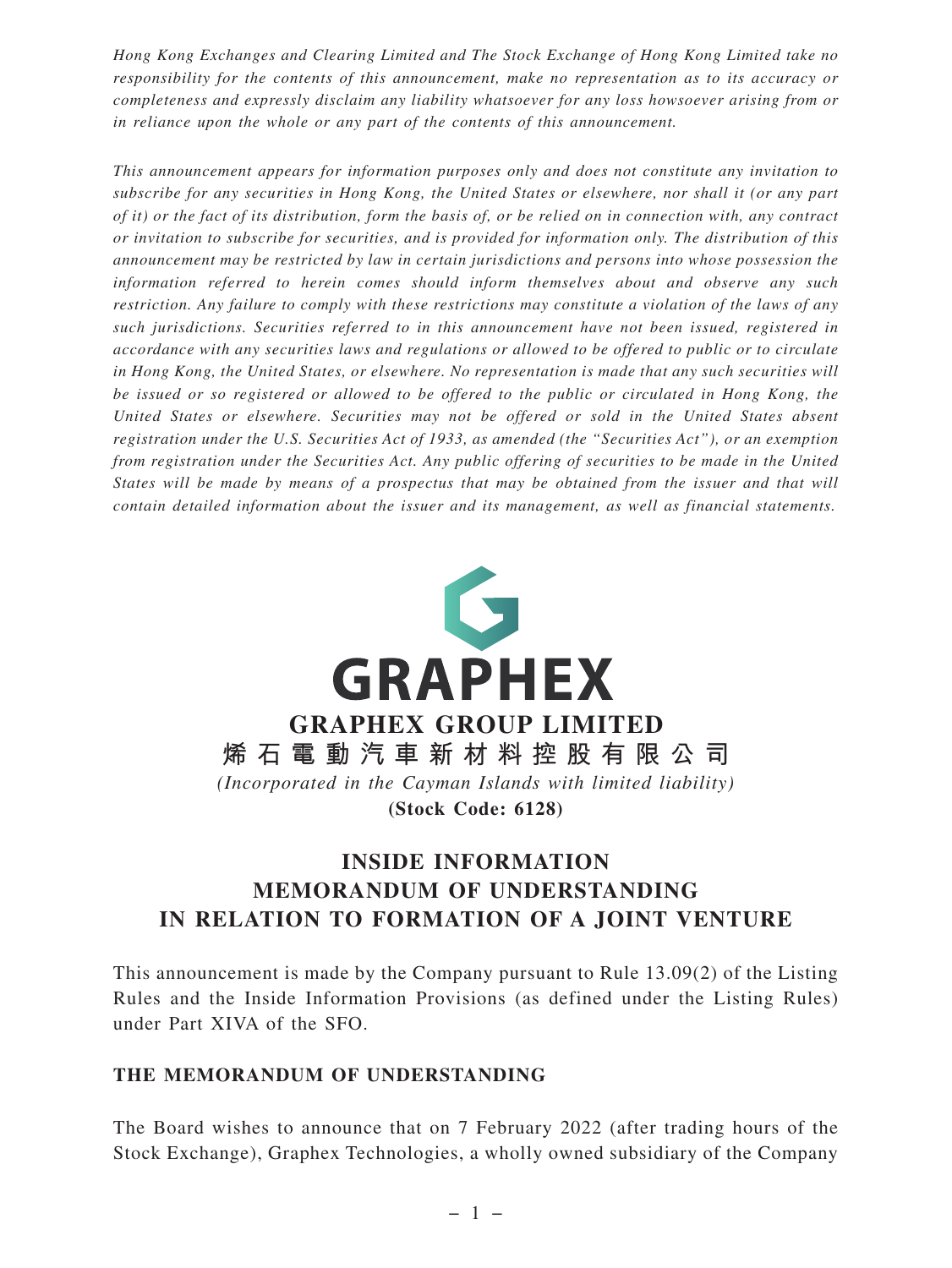entered into the MOU with the JV Partner in relation to the intention of forming the Joint Venture in Michigan (and/or other states) for the purposes of processing or otherwise enhancing graphite anode material or previously processed graphite, including without limitation spherical graphite processing and pitch coating of spherical graphite for use in any industry, including without limitation in connection with providing anode material for lithium-ion batteries utilized in EV ("**Anode Material Processing Facility(ies)**").

## **THE MOU**

Set out below are the principal terms of the MOU:

**Date:** 7 February 2022 (after trading hours of the Stock Exchange)

Parties: (1) Graphex Technologies

(2) the JV Partner

To the best of the knowledge, information and belief of the Directors, having made all reasonable enquiries, the JV Partner and its ultimate beneficial owners are Independent Third Parties.

## **Subject Matter**

Graphex Technologies and the JV Partner desire to form the Joint Venture in Michigan for the development of Anode Material Processing Facilities.

The JV Partner team will primarily be responsible for handling site searches and inspections, acquisitions, design, regulatory approval, construction and mechanical operation of the Anode Material Processing Facilities. The JV Partner will also provide all office and administrative support for the Joint Venture in the United States, initially expected to be near Detroit, Michigan. In addition, the JV Partner will have primary responsibility for providing and/or obtaining the requisite funding and capital to purchase, construct and operate the Anode Material Processing Facilities. The JV Partner will utilize its contacts to manage all governmental and regulatory concerns.

Graphex Technologies will provide all its patents, trade secrets, technological knowhow and expertise necessary or appropriate for building and operating the Anode Material Processing Facilities and will ensure that appropriate personnel are involved in all stages of development and operation of graphite processing and pitch coating. Graphex Technologies will further arrange for the offtake agreements with applicable mines for supplying the necessary or appropriate graphite flake for processing into high quality spherical graphite to be utilized in the Anode Material Processing Facilities.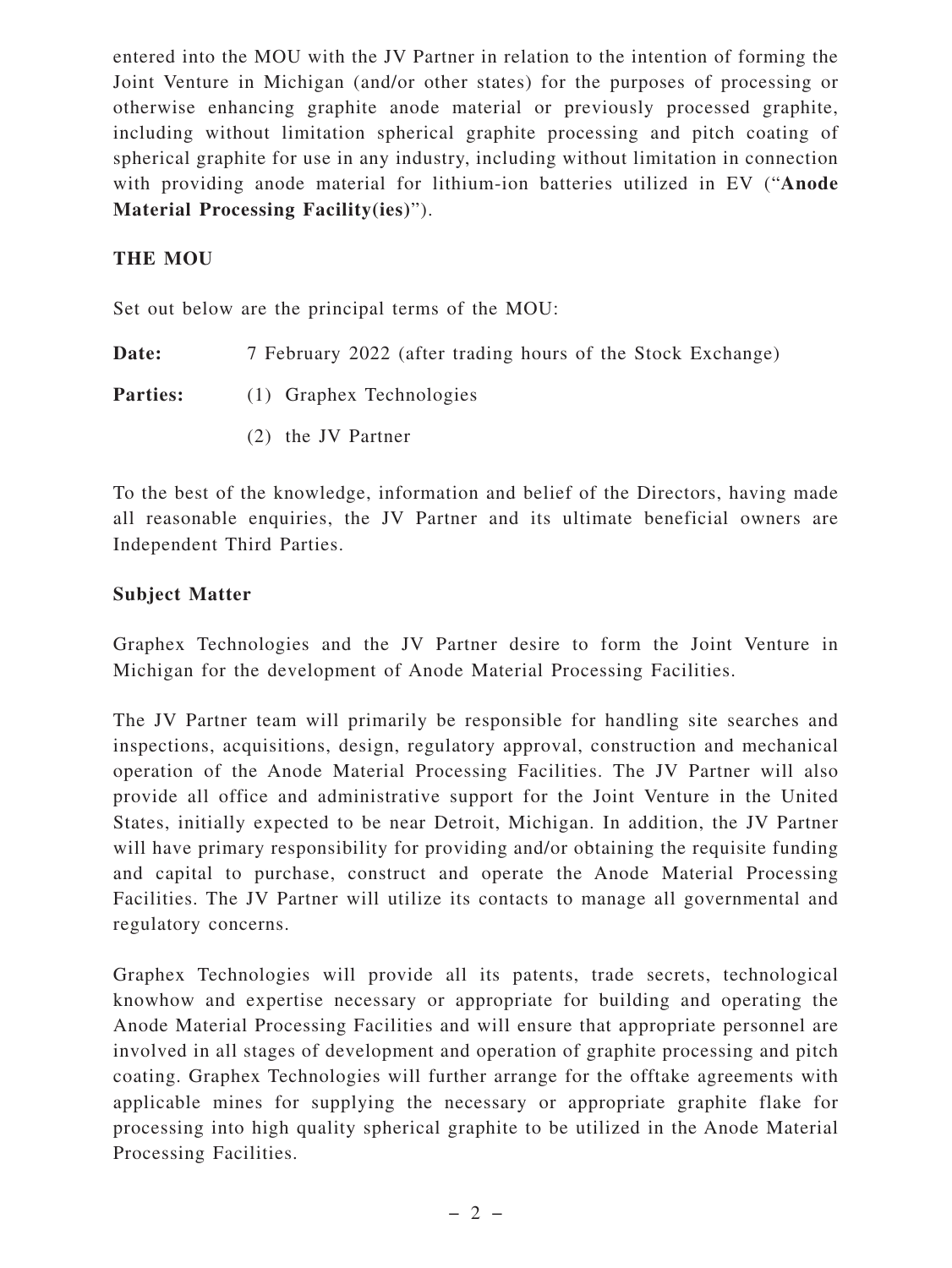# **Exclusivity**

Pursuant to the MOU, the Parties shall act exclusively with each other with respect to the development of Anode Material Processing Facilities within the State of Michigan, and on a non-exclusive basis outside of Michigan but within the continental United States.

## **Documentation**

Promptly following the signing of the MOU, the Parties shall within ninety (90) days enter into mutually agreeable definitive documentation based on the terms contemplated in the MOU. The Parties shall develop a mutually agreeable action plan with detailed phases and responsibilities for accomplishing development of the first Anode Material Processing Facility by the Joint Venture. The Parties shall negotiate in good faith the terms of any and all contributions, allocations, distributions, compensation, consideration, voting and ancillary rights and protections, which shall be based upon the reasonably determined equitable value of the contributions contemplated being made to the Joint Venture.

#### **Non-Circumvention**

Neither Graphex Technologies nor the JV Partner or their affiliates or principals shall enter into, or facilitate or arrange, any transaction or arrangement with respect to the development or operation of an Anode Material Processing Facility in Michigan unless the other party is a participant in such transaction or arrangement on terms and conditions acceptable to such other party. With respect to the development or operation of an Anode Material Processing Facility outside of Michigan but within the continental United States, each Party grants to the other Party a right of first offer and a right of first refusal to engage in such development or operation with such Party on reasonable terms and conditions similar to those to be contemplated with a third party. Neither Graphex Technologies nor the JV Partner shall in any way circumvent, or attempt to circumvent, the other party hereto for the purpose of transacting or consummating any transaction or arrangement covered by the MOU without including the other Party hereto on terms and conditions reasonably acceptable.

#### **Legal Effect**

The MOU does not constitute legally binding obligations on the Parties governing the substantive terms in relation to the possible establishment of the Joint Venture except for the provisions of Exclusivity and Non-Circumvention which shall be binding on the Parties for the ninety (90) days period immediately following the signing of the MOU. The MOU shall be governed by and construed in accordance with the laws of Delaware.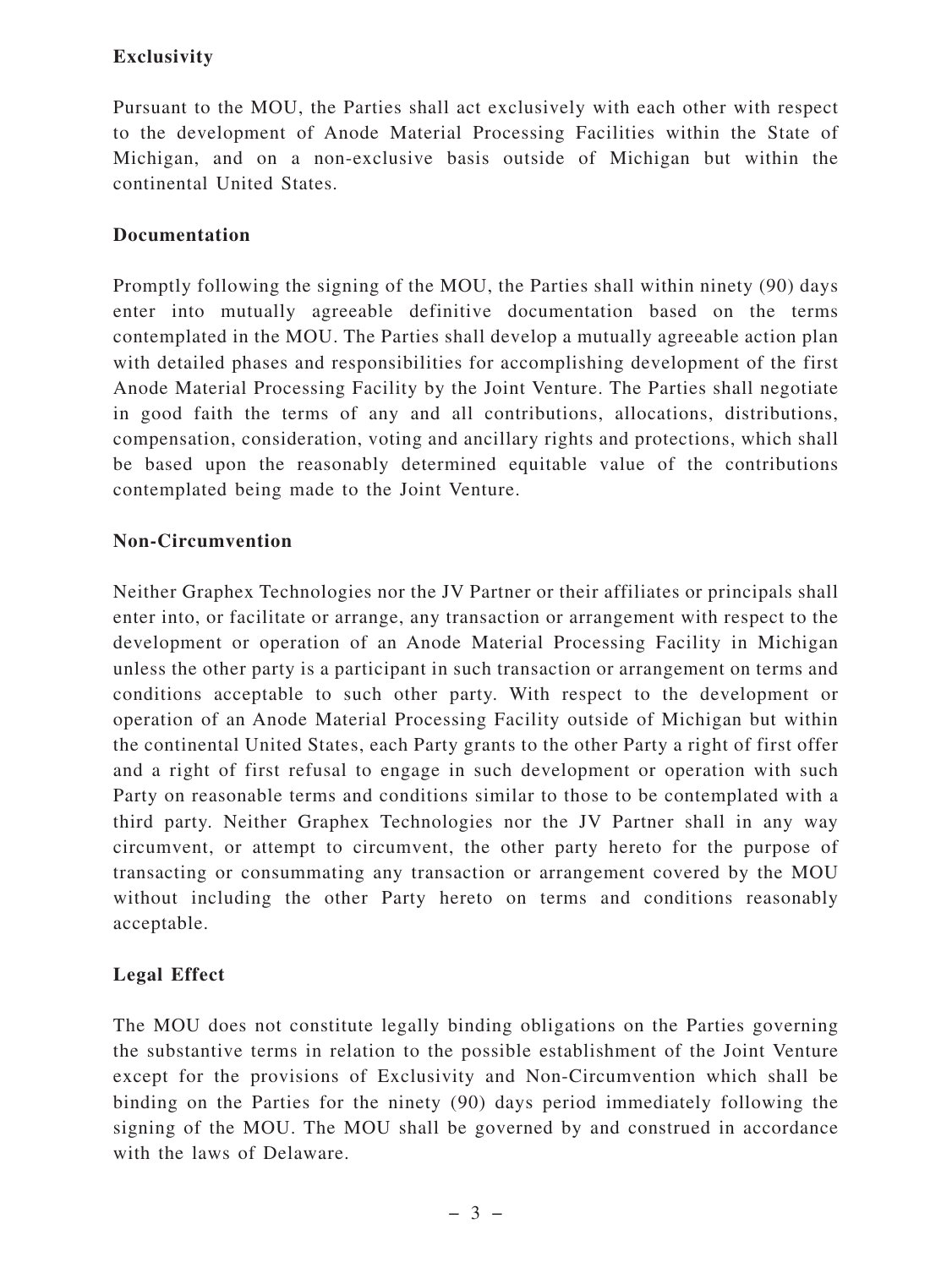#### **INFORMATION OF THE COMPANY AND GRAPHEX TECHNOLOGIES**

The principal activities of the Group are the business of processing and sale of graphite and graphene related products in Mainland China ("**Graphene Products Business**"), and landscape architecture business mainly in Hong Kong and Mainland China.

Graphex Technologies is a limited liability company incorporated in Delaware and is a wholly owned subsidiary of the Company. Graphex Technologies is established to promote the production and sales of graphene products in the United States and develop into an important link in the supply chain of the EV industry in the world.

## **INFORMATION OF THE JV PARTNER**

The JV Partner is a limited liability company incorporated in Michigan. To the best of the knowledge, information and belief of the Board, the JV Partner maintains a relatively large team of professionals experienced in handling all aspects for the design, construction, regulatory, supply sourcing, legal and financial affairs for building first class manufacturing and processing facilities in the United States, in particular in Detroit, Michigan metropolitan area as well as other states. Its affiliated entity recently developed and currently owns and operates Emerald Business Park, a 23-acre industrial park located in Warren, Michigan with approximately 400,000 rentable square feet and its own newly constructed 12-megawatt electrical substation. In the heart of the automobile parts supply industry in the United States, the JV Partner's team built this facility from a collection of empty shells into several manufacturing and first-class processing facilities to accommodate a single purpose highly regulated industry which requires precise, high-quality production. The JV Partner's team has numerous strong relationships within the automotive industry and various regulatory authorities. In addition, the JV Partner has the necessary resources and will provide both its own funds and access to outside capital financing as well as potential government financing opportunities to fund the construction and start-up of an Anode Material Processing Facility.

#### **REASONS FOR AND THE BENEFIT OF THE JOINT VENTURE**

Processed spherical graphite constitutes the predominant anode material used to make lithium-ion batteries for the EV and renewable energy storage. With the manufacture, sale and use of the EV expected to grow exponentially worldwide over the next decade, and in particular in the United States, the growth in output by automobile battery manufacturers is correspondingly expected to soar. To accommodate this growth, it is necessary and anticipated that the processing and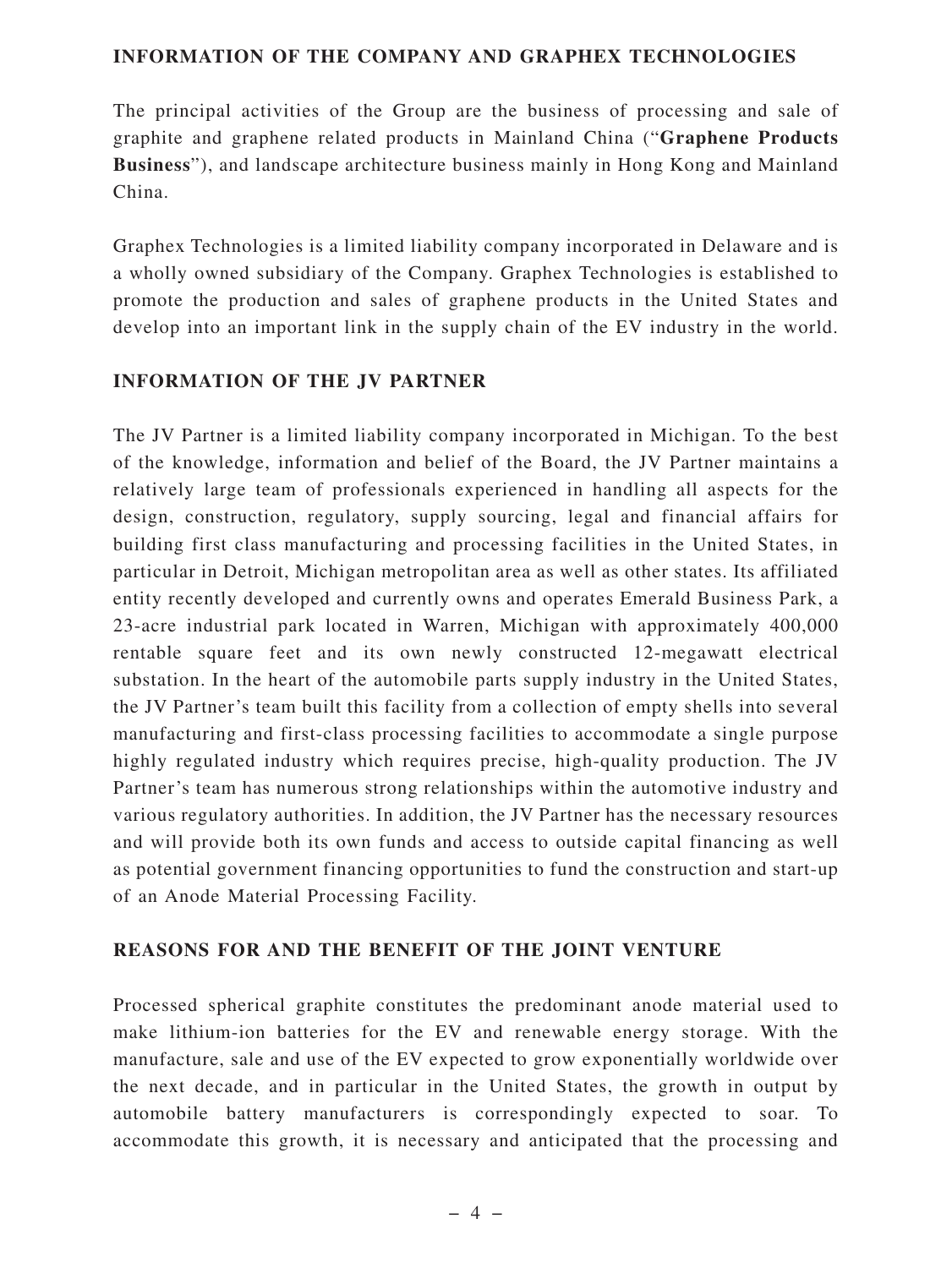output of pitch coated spherical graphite will greatly increase every year to satisfy this growing demand for EV. In the United States, the opportunity for anode material processing within the United States alone is enormous. Facilities based in the United States that have the expertise and capability to produce high quality anode materials at scale will create tremendous upside in the value chain by providing the benefits of localized supply, reducing external geopolitical risks, and developing first-rate processing materials.

The Company is a leader in the graphene product industry, currently producing over 10,000 metric tons of spherical graphite annually. Its operation is highly scalable, and it maintains a relatively large team of highly experienced personnel with the unique requisite knowledge base in the processing of high quality graphite anode material. Its team possesses patents and utility models covering various technological, design, and processing applications, in addition to trade secrets and technological expertise. The Company's key technical experts are uniquely experienced and knowledgeable in the proven production methodology for spherical graphite and coating. By virtue of the setting up of the Joint Venture, the Company can be introduced to the United States market which is a great opportunity for the Group to further develop its Graphene Products Business to become one of the major players in the industry. The setting up of the Joint Venture is expected to help expand and promote the growth of Graphene Products Business to the global market. It is also anticipated that the Joint Venture, if proceed, can enable the Group's profitability and bring long term value to the Group. As such, the Directors consider that the setting up of the Joint Venture is in the interest of the Company and its shareholders as a whole.

#### **GENERAL**

Shareholders and potential investors of the Company should be aware that the terms of the Joint Venture are subject to further negotiations between the Parties and are subject to the Parties entering into the definitive documentation for formation of the Joint Venture. If the formation of the Joint Venture materializes, it may constitute a notifiable transaction of the Company under Chapter 14 of the Listing Rules. Further announcement(s) will be made by the Company in accordance with all the applicable requirements of the Listing Rules as and when appropriate.

#### **WARNING**

**As the formation of the Joint Venture may or may not proceed, Shareholders and potential investors of the Company are advised to exercise caution when dealing in the Shares.**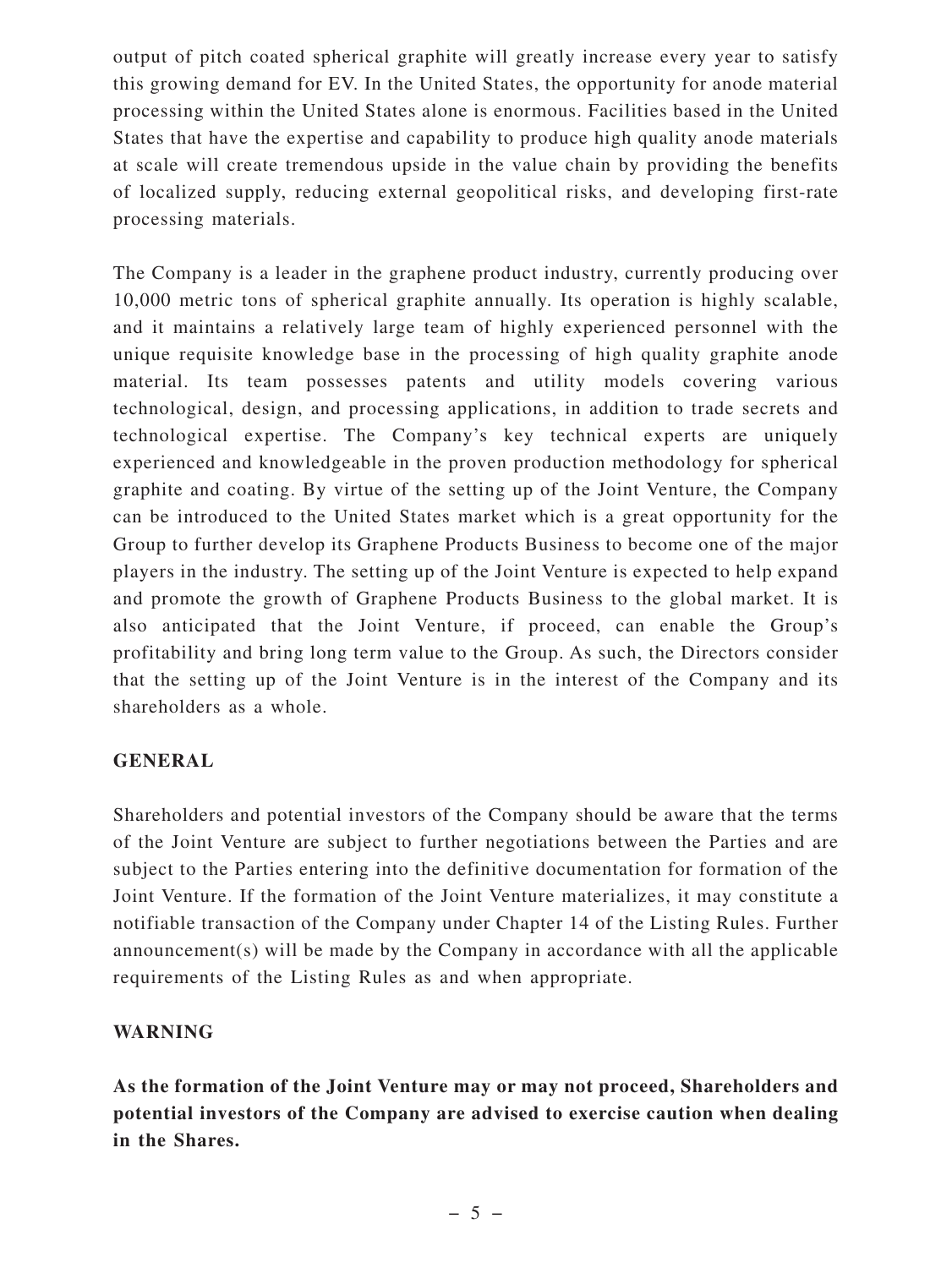# **DEFINITIONS**

In this announcement, unless the context otherwise requires the following terms and expressions shall have the following meanings when used herein.

| "Board"                     | the board of Directors                                                                                                                                                                                                                                                                                                                                                                                                                                                                                                        |
|-----------------------------|-------------------------------------------------------------------------------------------------------------------------------------------------------------------------------------------------------------------------------------------------------------------------------------------------------------------------------------------------------------------------------------------------------------------------------------------------------------------------------------------------------------------------------|
| "Company"                   | Graphex Group Limited (烯石電動汽車新材料控<br>股有限公司), an exempted company incorporated<br>in the Cayman Islands with limited liability, the<br>issued shares of which are listed on the Stock<br>Exchange (stock code: 6128)                                                                                                                                                                                                                                                                                                           |
| "connected person(s)"       | has the meaning ascribed thereto in the Listing<br>Rules                                                                                                                                                                                                                                                                                                                                                                                                                                                                      |
| "Delaware"                  | State of Delaware, the United States                                                                                                                                                                                                                                                                                                                                                                                                                                                                                          |
| "Director(s)"               | the director(s) of the Company                                                                                                                                                                                                                                                                                                                                                                                                                                                                                                |
| "EV"                        | electric vehicles                                                                                                                                                                                                                                                                                                                                                                                                                                                                                                             |
| "Graphex Technologies"      | Graphex Technologies, LLC, a limited liability<br>company incorporated in Delaware, the United<br>States and wholly owned subsidiary of the<br>Company                                                                                                                                                                                                                                                                                                                                                                        |
| "Group"                     | the Company and its subsidiaries                                                                                                                                                                                                                                                                                                                                                                                                                                                                                              |
| "Independent Third Parties" | third parties independent of the Company and its<br>connected persons                                                                                                                                                                                                                                                                                                                                                                                                                                                         |
| "Joint Venture"             | the possible setting up of a joint venture company<br>in Michigan (and/or other states) between Graphex<br>Technologies and the JV Partner for the purposes of<br>processing or otherwise enhancing graphite anode<br>material or previously processed graphite,<br>including without limitation spherical graphite<br>processing and pitch coating of spherical graphite<br>for use in any industry, including without<br>limitation in connection with providing anode<br>material for lithium-ion batteries utilized in EV |
| "JV Partner"                | Emerald Energy Solutions LLC, a limited liability<br>company incorporated in Michigan                                                                                                                                                                                                                                                                                                                                                                                                                                         |